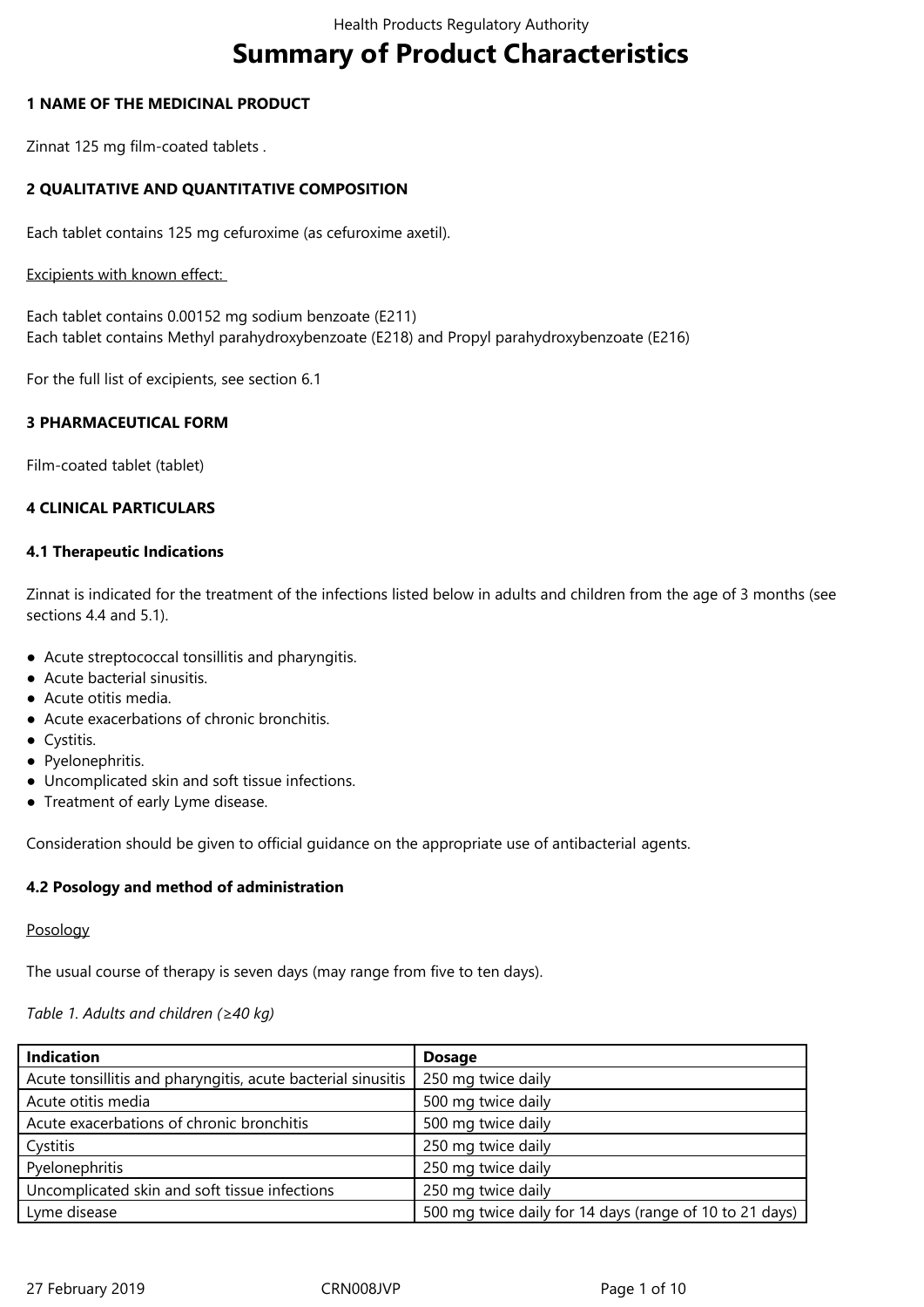*Table 2. Children (<40 kg)*

| <b>Indication</b>                                      | <b>Dosage</b>                                                       |
|--------------------------------------------------------|---------------------------------------------------------------------|
| Acute tonsillitis and pharyngitis, acute bacterial     | 10 mg/kg twice daily to a maximum of 125 mg twice daily             |
| sinusitis                                              |                                                                     |
| Children aged two years or older with otitis media or, | 15 mg/kg twice daily to a maximum of 250 mg twice daily             |
| where appropriate, with more severe infections         |                                                                     |
| Cystitis                                               | 15 mg/kg twice daily to a maximum of 250 mg twice daily             |
| Pyelonephritis                                         | 15 mg/kg twice daily to a maximum of 250 mg twice daily for 10 to   |
|                                                        | 14 days                                                             |
| Uncomplicated skin and soft tissue infections          | 15 mg/kg twice daily to a maximum of 250 mg twice daily             |
| Lyme disease                                           | 15 mg/kg twice daily to a maximum of 250 mg twice daily for 14 days |
|                                                        | (10 to 21 days)                                                     |

There is no experience of using Zinnat in children under the age of 3 months.

Cefuroxime axetil tablets and cefuroxime axetil granules for oral suspension are not bioequivalent and are not substitutable on a milligram-per-milligram basis (see section 5.2).

### *Renal impairment*

The safety and efficacy of cefuroxime axetil in patients with renal failure have not been established.

Cefuroxime is primarily excreted by the kidneys. In patients with markedly impaired renal function it is recommended that the dosage of cefuroxime should be reduced to compensate for its slower excretion. Cefuroxime is effectively removed by dialysis.

| Table 5. Recommended doses for Zinnat in renal impairment |  |  |
|-----------------------------------------------------------|--|--|
|                                                           |  |  |

| <b>Creatinine clearance</b>       | $T_{1/2}$ (hrs) | <b>Recommended dosage</b>                                                                |
|-----------------------------------|-----------------|------------------------------------------------------------------------------------------|
| ≥30 ml/min/1.73 m <sup>2</sup>    | $1.4 - 2.4$     | no dose adjustment necessary (standard dose of 125 mg to 500 mg given twice daily)       |
| 10-29 ml/min/1.73 m <sup>2</sup>  | 4.6             | standard individual dose given every 24 hours                                            |
| $<$ 10 ml/min/1.73 m <sup>2</sup> | 16.8            | standard individual dose given every 48 hours                                            |
| During haemodialysis              | $2 - 4$         | a single additional standard individual dose should be given at the end of each dialysis |

# *Hepatic impairment*

There are no data available for patients with hepatic impairment. Since cefuroxime is primarily eliminated by the kidney, the presence of hepatic dysfunction is expected to have no effect on the pharmacokinetics of cefuroxime.

# Method of administration

Oral use

Zinnat tablets should be taken after food for optimum absorption.

Zinnat tablets should not be crushed and are therefore unsuitable for treatment of patients who cannot swallow tablets. In children Zinnat oral suspension may be used.

Depending on the dosage, there are other presentations available.

# **4.3 Contraindications**

Hypersensitivity to cefuroxime or to any of the excipients listed in section 6.1.

Patients with known hypersensitivity to cephalosporin antibiotics.

History of severe hypersensitivity (e.g. anaphylactic reaction) to any other type of betalactam antibacterial agent (penicillins, monobactams and carbapenems).

27 February 2019 **CRNOO8JVP** Page 2 of 10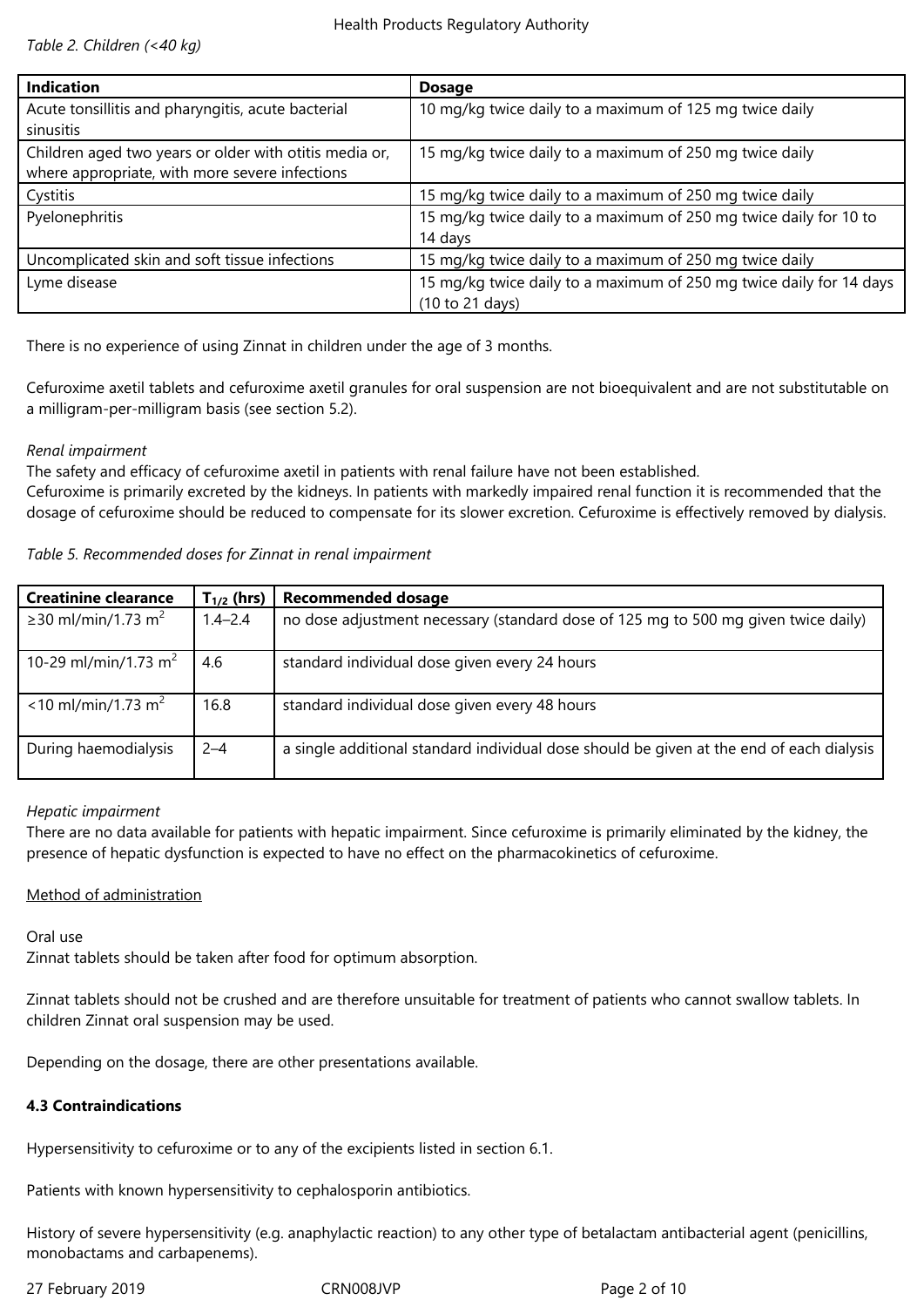Health Products Regulatory Authority

#### **4.4 Special warnings and precautions for use**

#### Hypersensitivity reactions

Special care is indicated in patients who have experienced an allergic reaction to penicillins or other beta-lactam antibiotics because there is a risk of cross-sensitivity. As with all beta-lactam antibacterial agents, serious and occasionally fatal hypersensitivity reactions have been reported. In case of severe hypersensitivity reactions, treatment with cefuroxime must be discontinued immediately and adequate emergency measures must be initiated.

Before beginning treatment, it should be established whether the patient has a history of severe hypersensitivity reactions to cefuroxime, to other cephalosporins or to any other type of beta-lactam agent. Caution should be used if cefuroxime is given to patients with a history of non-severe hypersensitivity to other beta-lactam agents.

#### Jarisch-Herxheimer reaction

The Jarisch-Herxheimer reaction has been seen following cefuroxime axetil treatment of Lyme disease. It results directly from the bactericidal activity of cefuroxime axetil on the causative bacteria of Lyme disease, the spirochaete *Borrelia burgdorferi.* Patients should be reassured that this is a common and usually self-limiting consequence of antibiotic treatment of Lyme disease (see section 4.8).

### Overgrowth of non-susceptible microorganisms

As with other antibiotics, use of cefuroxime axetil may result in the overgrowth of Candida. Prolonged use may also result in the overgrowth of other non-susceptible microorganisms (e.g. enterococci and *Clostridium difficile*), which may require interruption of treatment (see section 4.8).

Antibacterial agent–associated pseudomembranous colitis have been reported with nearly all antibacterial agents, including cefuroxime and may range in severity from mild to life threatening. This diagnosis should be considered in patients with diarrhoea during or subsequent to the administration of cefuroxime (see section 4.8). Discontinuation of therapy with cefuroxime and the administration of specific treatment for *Clostridium difficile* should be considered. Medicinal products that inhibit peristalsis should not be given (see section 4.8).

#### Interference with diagnostic tests

The development of a positive Coombs Test associated with the use of cefuroxime may interfere with cross matching of blood (see section 4.8).

As a false negative result may occur in the ferricyanide test, it is recommended that either the glucose oxidase or hexokinase methods are used to determine blood/plasma glucose levels in patients receiving cefuroxime axetil.

#### Important information about excipients

This medicine contains 0.00152 mg sodium benzoate in each 125 mg tablet

Zinnat tablets contain parabens which may cause allergic reactions (possibly delayed). This medicine contains less than 1 mmol (23 mg) of sodium, that is to say essentially 'sodium free'.

# **4.5 Interaction with other medicinal products and other forms of interactions**

Drugs which reduce gastric acidity may result in a lower bioavailability of cefuroxime axetil compared with that of the fasting state and tend to cancel the effect of enhanced absorption after food.

Cefuroxime axetil may affect the gut flora, leading to lower oestrogen reabsorption and reduced efficacy of combined oral contraceptives.

Cefuroxime is excreted by glomerular filtration and tubular secretion. Concomitant use of probenicid is not recommended. Concurrent administration of probenecid significantly increases the peak concentration, area under the serum concentration time curve and elimination half-life of cefuroxime.

Concomitant use with oral anticoagulants may give rise to increased INR.

#### **4.6 Fertility, pregnancy and lactation**

**Pregnancy** 

27 February 2019 **CRNOO8JVP** Page 3 of 10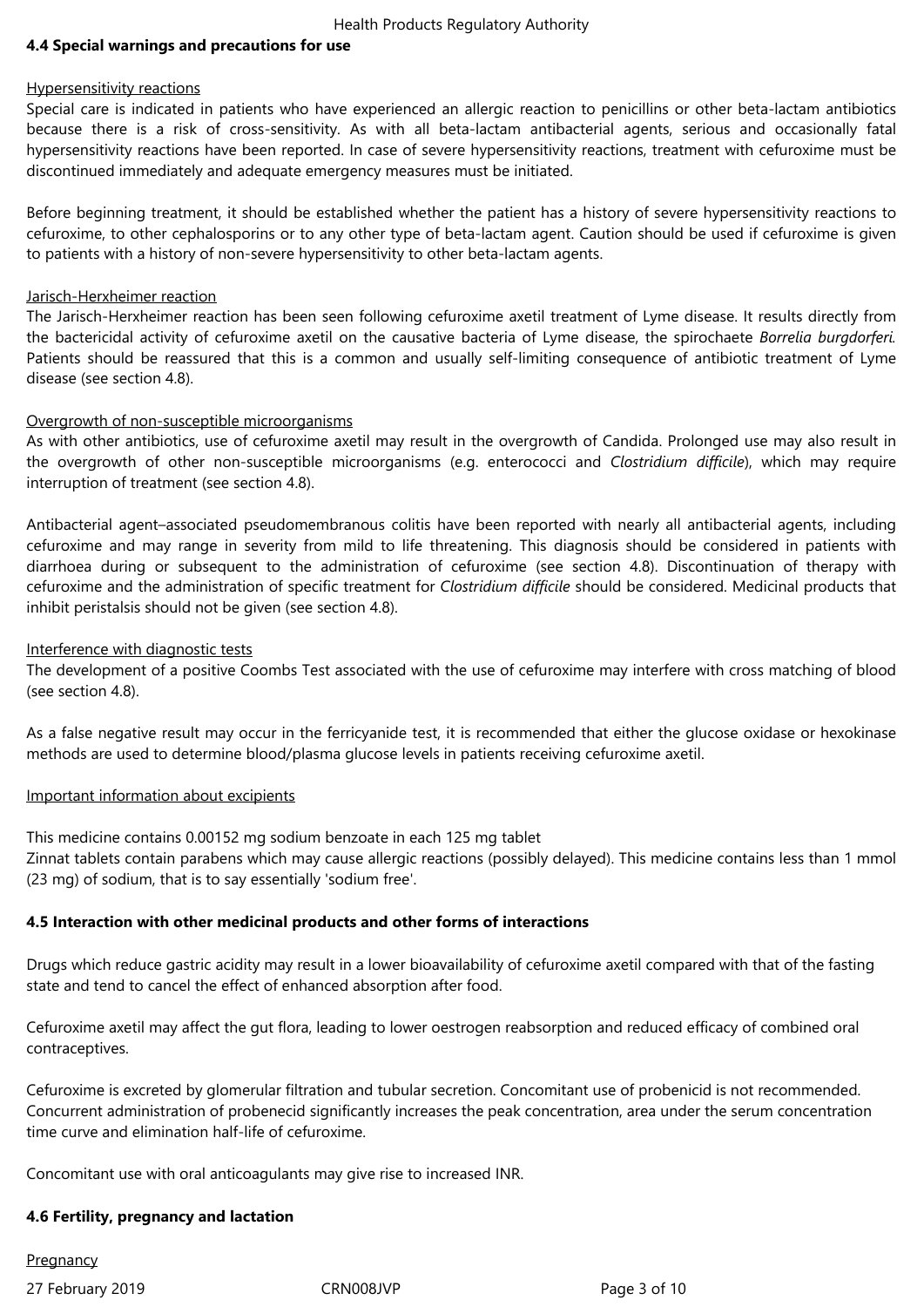#### Health Products Regulatory Authority

There are limited data from the use of cefuroxime in pregnant women. Studies in animals have shown no harmful effects on pregnancy, embryonal or foetal development, parturition or postnatal development. Zinnat should be prescribed to pregnant women only if the benefit outweighs the risk.

# Breastfeeding

Cefuroxime is excreted in human milk in small quantities. Adverse effects at therapeutic doses are not expected, although a risk of diarrhoea and fungus infection of the mucous membranes cannot be excluded. Breastfeeding might have to be discontinued due to these effects. The possibility of sensitisation should be taken into account. Cefuroxime should only be used during breastfeeding after benefit/risk assessment by the physician in charge.

# Fertility

There are no data on the effects of cefuroxime axetil on fertility in humans. Reproductive studies in animals have shown no effects on fertility.

# **4.7 Effects on ability to drive and use machines**

No studies on the effects on the ability to drive and use machines have been performed. However, as this medicine may cause dizziness, patients should be warned to be cautious when driving or operating machinery.

# **4.8 Undesirable effects**

The most common adverse reactions are *Candida* overgrowth, eosinophilia, headache, dizziness, gastrointestinal disturbances and transient rise in liver enzymes.

The frequency categories assigned to the adverse reactions below are estimates, as for most reactions suitable data (for example from placebo-controlled studies) for calculating incidence were not available. In addition the incidence of adverse reactions associated with cefuroxime axetil may vary according to the indication.

Data from large clinical studies were used to determine the frequency of very common to rare undesirable effects. The frequencies assigned to all other undesirable effects (i.e. those occurring at <1/10,000) were mainly determined using post-marketing data and refer to a reporting rate rather than true frequency. Placebo-controlled trial data were not available. Where incidences have been calculated from clinical trial data, these were based on drug-related (investigator assessed) data. Within each frequency grouping, undesirable effects are presented in order of decreasing seriousness.

Treatment related adverse reactions, all grades, are listed below by MedDRA body system organ class, frequency and grade of severity. The following convention has been utilised for the classification of frequency: very common  $\geq 1/10$ ; common  $\geq 1/100$ to < 1/10, uncommon ≥ 1/1,000 to < 1/100; rare ≥ 1/10,000 to < 1/1,000; very rare < 1/10,000 and not known (cannot be estimated from the available data).

| System organ<br><b>class</b>                  | <b>Common</b>                              | <b>Uncommon</b>                                                                        | <b>Not known</b>                                                     |
|-----------------------------------------------|--------------------------------------------|----------------------------------------------------------------------------------------|----------------------------------------------------------------------|
| Infections and<br>infestations                | Candida<br>overgrowth                      |                                                                                        | Clostridium difficile overgrowth                                     |
| Blood and<br>lymphatic<br>system<br>disorders | eosinophilia                               | positive Coomb's<br>test<br>thrombocytopenia,<br>leukopenia<br>(sometimes<br>profound) | haemolytic anaemia                                                   |
| Immune system<br>disorders                    |                                            |                                                                                        | drug fever, serum sickness, anaphylaxis, Jarisch-Herxheimer reaction |
| Nervous system<br>disorders                   | headache,<br>dizziness                     |                                                                                        |                                                                      |
| Gastrointestinal<br>disorders                 | diarrhoea,<br>nausea,<br>abdominal<br>pain | vomiting                                                                               | pseudomembranous colitis (see section 4.4)                           |

27 February 2019 **CRNOO8JVP** Page 4 of 10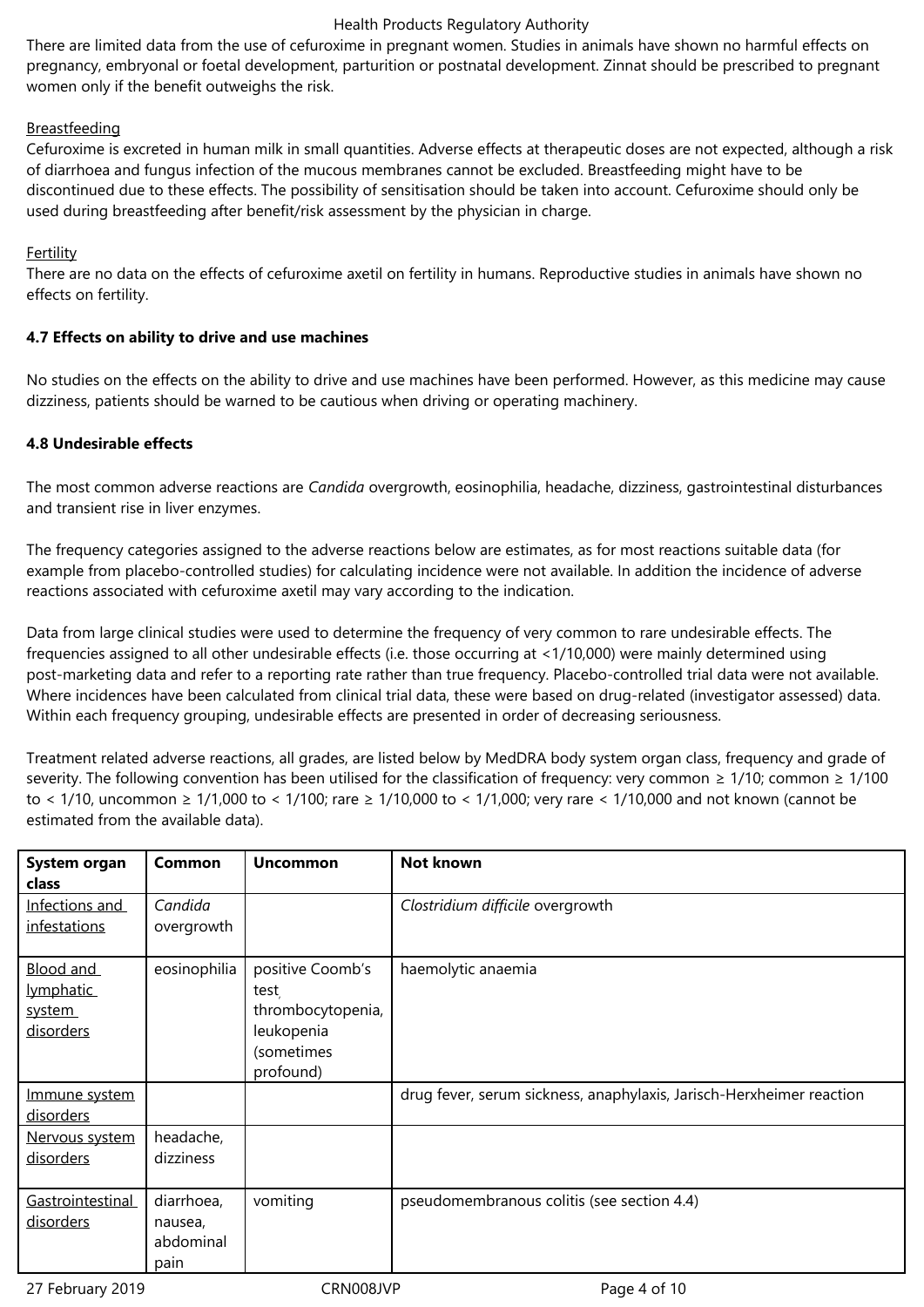|                  | hepatic |             |                                                                         |
|------------------|---------|-------------|-------------------------------------------------------------------------|
|                  | enzyme  |             |                                                                         |
|                  | levels  |             |                                                                         |
| Skin and         |         | skin rashes | urticaria, pruritus, erythema multiforme, Stevens-Johnson syndrome,     |
| subcutaneous     |         |             | toxic epidermal necrolysis (exanthematic necrolysis) (see Immune system |
| tissue disorders |         |             | disorders), angioneurotic oedema                                        |

*Description of selected adverse reactions*

Cephalosporins as a class tend to be absorbed onto the surface of red cells membranes and react with antibodies directed against the drug to produce a positive Coombs test (which can interfere with cross-matching of blood) and very rarely haemolytic anaemia.

Transient rises in serum liver enzymes have been observed which are usually reversible.

#### *Paediatric population*

The safety profile for cefuroxime axetil in children is consistent with the profile in adults.

#### Reporting of suspected adverse reactions

Reporting suspected adverse reactions after authorisation of the medicinal product is important. It allows continued monitoring of the benefit/risk balance of the medicinal product. Healthcare professionals are asked to report any suspected adverse reactions via HPRA Pharmacovigilance, Earlsfort Terrace, IRL - Dublin 2; Tel: +353 1 6764971; Fax: +353 1 6762517. Website: www.hpra.ie; E-mail: medsafety@hpra.ie.

### **4.9 Overdose**

Overdos[e can lead to](http://www.hpra.ie/) neurolo[gical sequelae includ](mailto:medsafety@hpra.ie)ing encephalopathy, convulsions and coma. Symptoms of overdose can occur if the dose is not reduced appropriately in patients with renal impairment (see sections 4.2 and 4.4).

Serum levels of cefuroxime can be reduced by haemodialysis and peritoneal dialysis.

# **5 PHARMACOLOGICAL PROPERTIES**

#### **5.1 Pharmacodynamic properties**

Pharmacotherapeutic group: antibacterials for systemic use, second-generation cephalosporins, ATC code: J01DC02

#### Mechanism of action

Cefuroxime axetil undergoes hydrolysis by esterase enzymes to the active antibiotic, cefuroxime. Cefuroxime inhibits bacterial cell wall synthesis following attachment to penicillin binding proteins (PBPs). This results in the interruption of cell wall (peptidoglycan) biosynthesis, which leads to bacterial cell lysis and death.

#### Mechanism of resistance

Bacterial resistance to cefuroxime may be due to one or more of the following mechanisms:

- hydrolysis by beta-lactamases; including (but not limited to) by extended-spectrum beta-lactamases (ESBLs), and AmpC enzymes that may be induced or stably derepressed in certain aerobic Gram-negative bacteria species;
- reduced affinity of penicillin-binding proteins for cefuroxime;
- outer membrane impermeability, which restricts access of cefuroxime to penicillin binding proteins in Gram-negative bacteria;
- bacterial efflux pumps.

Organisms that have acquired resistance to other injectable cephalosporins are expected to be resistant to cefuroxime.

Depending on the mechanism of resistance, organisms with acquired resistance to penicillins may demonstrate reduced susceptibility or resistance to cefuroxime.

# Cefuroxime axetil breakpoints

27 February 2019 **CRNOO8JVP** Page 5 of 10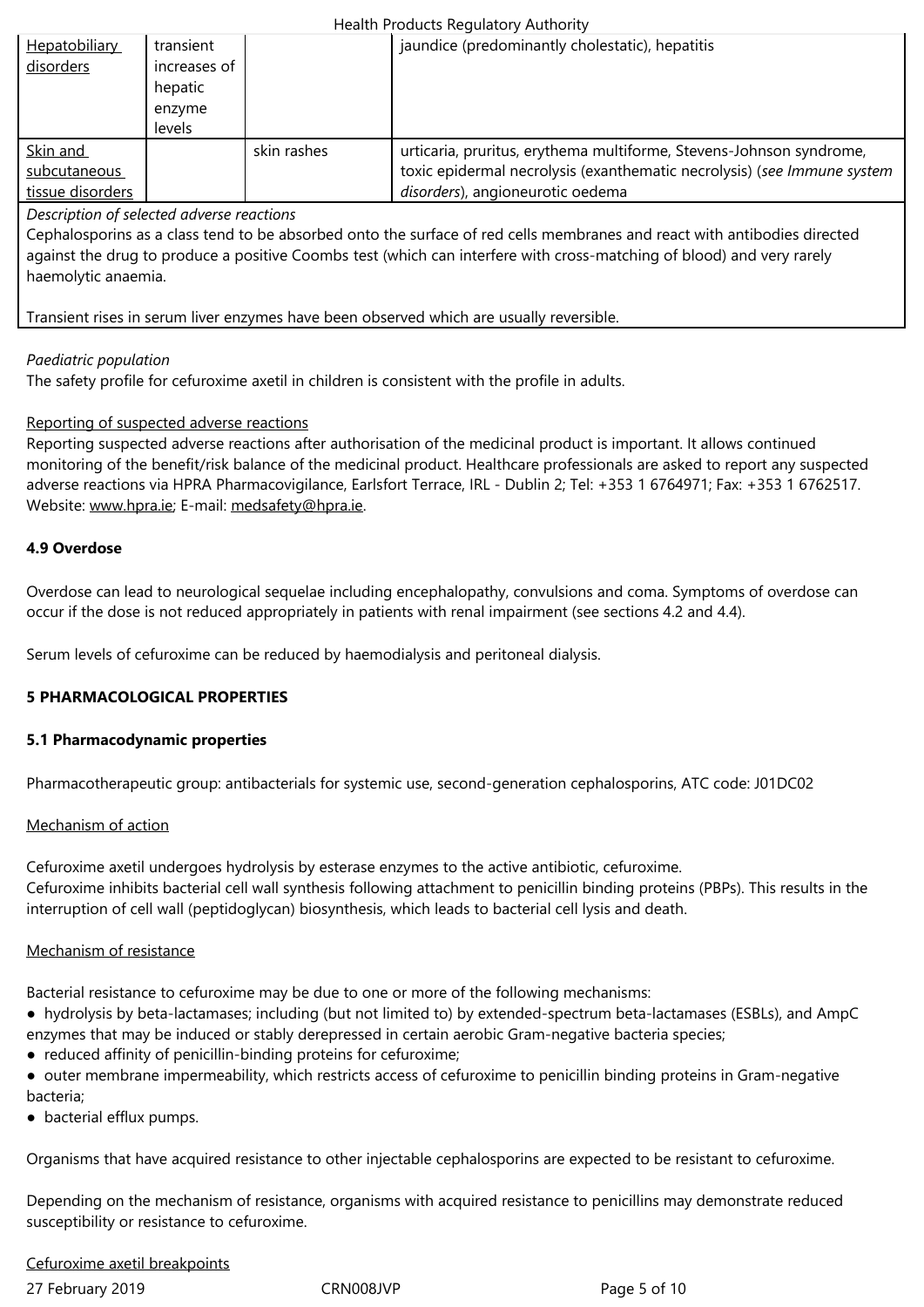Minimum inhibitory concentration (MIC) breakpoints established by the European Committee on Antimicrobial Susceptibility Testing (EUCAST) are as follows:

| S<br>Enterobacteriaceae <sup>1,2</sup><br>Staphylococcus spp.<br>Streptococcus A, B, C and G<br>Streptococcus pneumoniae<br>Moraxella catarrhalis<br>Haemophilus influenzae<br>Non-species related breakpoints <sup>1</sup><br><sup>1</sup> The cephalosporin breakpoints for<br>Enterobacteriaceae will detect all clinically<br>important resistance mechanisms (including ESBL<br>and plasmid mediated AmpC). Some strains that<br>produce beta-lactamases are susceptible or<br>intermediate to 3rd or 4th generation<br>cephalosporins with these breakpoints and should<br>be reported as found, i.e. the presence or absence<br>of an ESBL does not in itself influence the<br>categorization of susceptibility. In many areas,<br>ESBL detection and characterization is<br>recommended or mandatory for infection control<br>purposes.<br>$2$ Uncomplicated UTI (cystitis) only (see section 4.1). | £8<br>Note <sup>3</sup><br>Note <sup>4</sup><br>£0.25<br>£0.125<br>£0.125<br>IF <sup>5</sup> | R<br>>8<br>Note $3$<br>Note <sup>4</sup><br>> 0.5<br>>4<br>>1<br>IE <sup>5</sup> |
|-------------------------------------------------------------------------------------------------------------------------------------------------------------------------------------------------------------------------------------------------------------------------------------------------------------------------------------------------------------------------------------------------------------------------------------------------------------------------------------------------------------------------------------------------------------------------------------------------------------------------------------------------------------------------------------------------------------------------------------------------------------------------------------------------------------------------------------------------------------------------------------------------------------|----------------------------------------------------------------------------------------------|----------------------------------------------------------------------------------|
|                                                                                                                                                                                                                                                                                                                                                                                                                                                                                                                                                                                                                                                                                                                                                                                                                                                                                                             |                                                                                              |                                                                                  |
|                                                                                                                                                                                                                                                                                                                                                                                                                                                                                                                                                                                                                                                                                                                                                                                                                                                                                                             |                                                                                              |                                                                                  |
|                                                                                                                                                                                                                                                                                                                                                                                                                                                                                                                                                                                                                                                                                                                                                                                                                                                                                                             |                                                                                              |                                                                                  |
|                                                                                                                                                                                                                                                                                                                                                                                                                                                                                                                                                                                                                                                                                                                                                                                                                                                                                                             |                                                                                              |                                                                                  |
|                                                                                                                                                                                                                                                                                                                                                                                                                                                                                                                                                                                                                                                                                                                                                                                                                                                                                                             |                                                                                              |                                                                                  |
|                                                                                                                                                                                                                                                                                                                                                                                                                                                                                                                                                                                                                                                                                                                                                                                                                                                                                                             |                                                                                              |                                                                                  |
|                                                                                                                                                                                                                                                                                                                                                                                                                                                                                                                                                                                                                                                                                                                                                                                                                                                                                                             |                                                                                              |                                                                                  |
|                                                                                                                                                                                                                                                                                                                                                                                                                                                                                                                                                                                                                                                                                                                                                                                                                                                                                                             |                                                                                              |                                                                                  |
| <sup>3</sup> Susceptibility of staphylococci to cephalosporins<br>is inferred from the methicillin susceptibility<br>except for ceftazidme and cefixime and ceftibuten,<br>which do not have breakpoints and should not be<br>used for staphylococcal infections.<br><sup>4</sup> The beta-lactam susceptability of<br>beta-haemolytic streptococci groups A, B, C and G<br>is inferred from the penicillin susceptibility.<br>$5$ insufficient evidence that the species in question<br>is a good targetfor therapy with the drug. An MIC<br>with a comment but without an accompanying S<br>or R-categorization may be reported.<br>S=susceptible, R=resistant                                                                                                                                                                                                                                            |                                                                                              |                                                                                  |

#### Microbiological susceptibility

The prevalence of acquired resistance may vary geographically and with time for selected species and local information on resistance is desirable, particularly when treating severe infections. As necessary, expert advice should be sought when the local prevalence of resistance is such that the utility of cefuroxime axetil in at least some types of infections is questionable.

Cefuroxime is usually active against the following microorganisms *in vitro*.

| <b>Commonly susceptible species</b>                         |
|-------------------------------------------------------------|
| Gram-positive aerobes:                                      |
| Staphylococcus aureus (methicillin susceptible)*            |
| Coagulase negative staphylococcus (methicillin susceptible) |
| Streptococcus pyogenes                                      |
| Streptococcus agalactiae                                    |
| Gram-negative aerobes:                                      |
| Haemophilus influenzae                                      |

27 February 2019 **CRN008JVP** CRN008JVP Page 6 of 10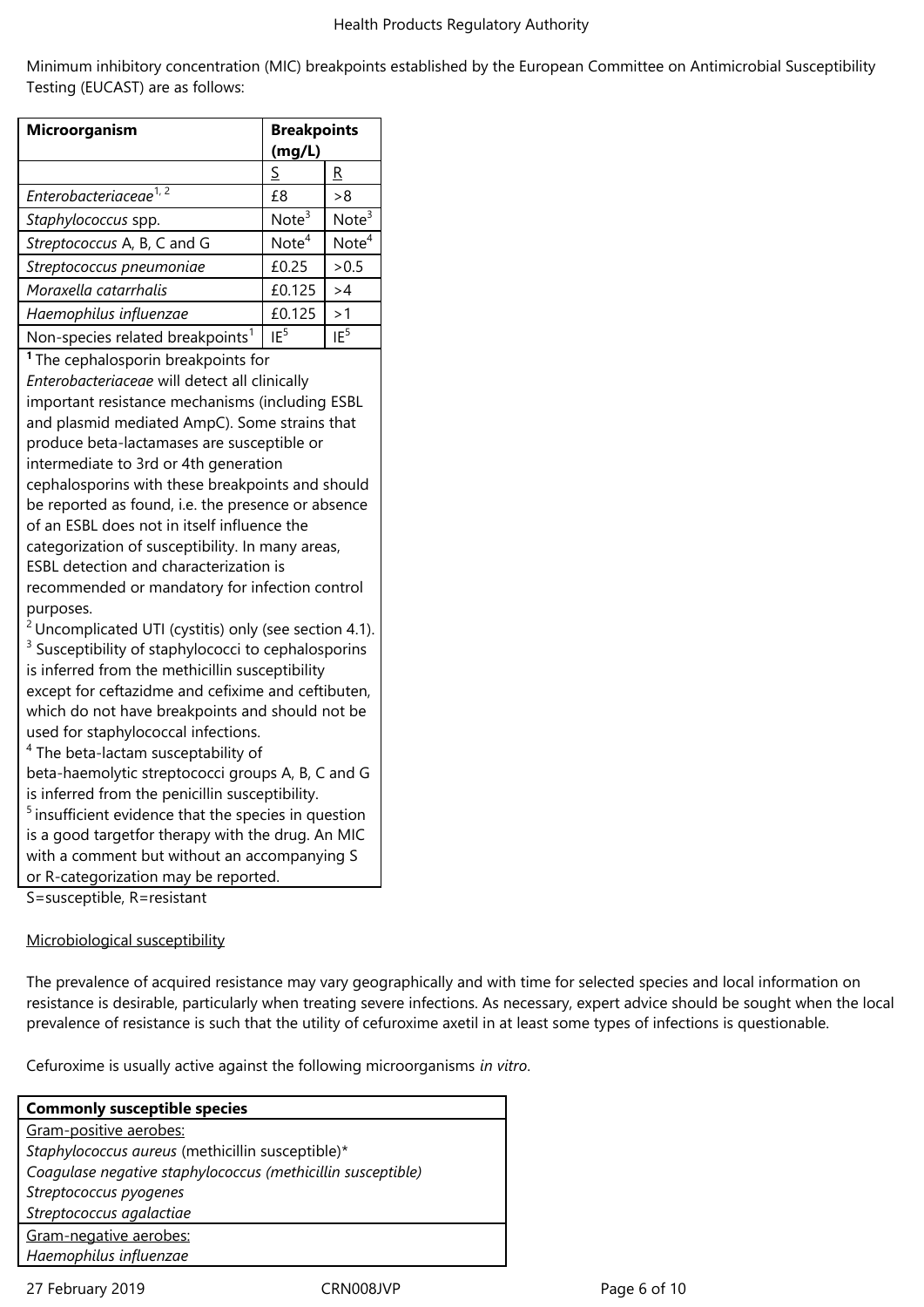| Haemophilus parainfluenzae                                       |
|------------------------------------------------------------------|
| Moraxella catarrhalis                                            |
| Spirochaetes:                                                    |
| Borrelia burgdorferi                                             |
| Microorganisms for which acquired resistance may be a problem    |
| Gram-positive aerobes:                                           |
| Streptococcus pneumoniae                                         |
| Gram-negative aerobes:                                           |
| Citrobacter freundii                                             |
| Enterobacter aerogenes                                           |
| Enterobacter cloacae                                             |
| Escherichia coli                                                 |
| Klebsiella pneumoniae                                            |
| Proteus mirabilis                                                |
| Proteus spp.(other than P. vulgaris)                             |
| Providencia spp.                                                 |
| Gram-positive anaerobes:                                         |
| Peptostreptococcus spp.                                          |
| Propionibacterium spp.                                           |
| Gram-negative anaerobes:                                         |
| Fusobacterium spp.                                               |
| Bacteroides spp.                                                 |
| <b>Inherently resistant microorganisms</b>                       |
| Gram-positive aerobes:                                           |
| Enterococcus faecalis                                            |
| Enterococcus faecium                                             |
| Gram-negative aerobes:                                           |
| Acinetobacter spp.                                               |
| Campylobacter spp.                                               |
| Morganella morganii                                              |
| Proteus vulgaris                                                 |
| Pseudomonas aeruginosa                                           |
| Serratia marcescens                                              |
| Gram-negative anaerobes:                                         |
| Bacteroides fragilis                                             |
| Others:                                                          |
| Chlamydia spp.                                                   |
| Mycoplasma spp.                                                  |
| Legionella spp.                                                  |
| * All methicillin-resistant S qureus are resistant to cefuroxime |

\* All methicillin-resistant *S. aureus* are resistant to cefuroxime.

# **5.2 Pharmacokinetic properties**

### Absorption

After oral administration cefuroxime axetil is absorbed from the gastrointestinal tract and rapidly hydrolysed in the intestinal mucosa and blood to release cefuroxime into the circulation. Optimum absorption occurs when it is administered shortly after a meal.

Following administration of cefuroxime axetil tablets peak serum levels (2.1 mcg/ml for a 125 mg dose, 4.1 mcg/ml for a 250 mg dose, 7.0 mcg/ml for a 500 mg dose and 13.6 mcg/ml for a 1000 mg dose) occur approximately 2 to 3 hours after dosing when taken with food. The rate of absorption of cefuroxime from the suspension is reduced compared with the tablets, leading to later, lower peak serum levels and reduced systemic bioavailability (4 to 17% less). Cefuroxime axetil oral suspension was not bioequivalent to cefuroxime axetil tablets when tested in healthy adults and therefore is not substitutable on a milligram-per-milligram basis (see section 4.2).The pharmacokinetics of cefuroxime is linear over the oral dosage range of 125 to 1000 mg. No accumulation of cefuroxime occurred following repeat oral doses of 250 to 500 mg.

# Distribution

27 February 2019 **CRN008JVP** CRN008JVP Page 7 of 10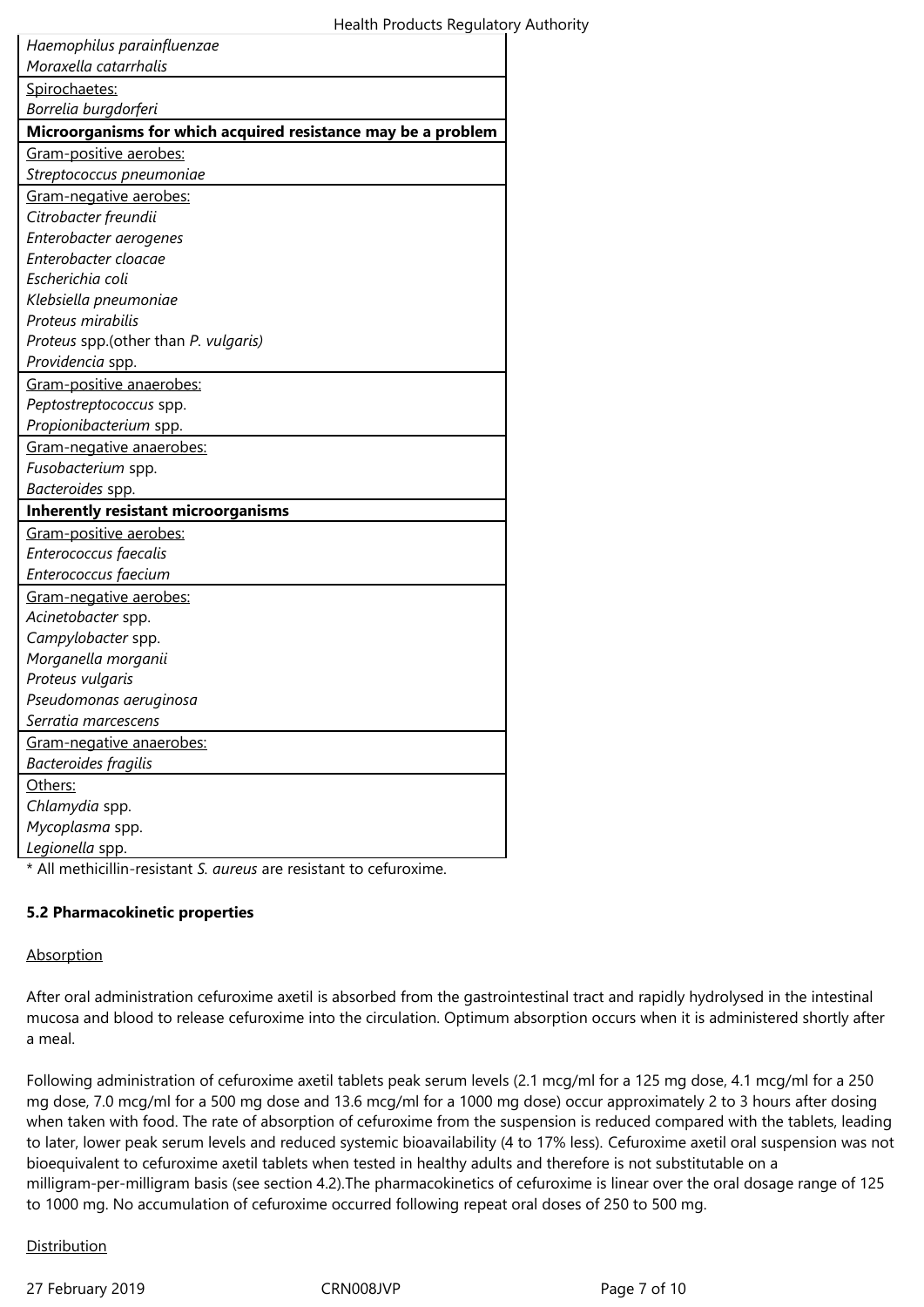#### Health Products Regulatory Authority

Protein binding has been stated as 33 to 50% depending on the methodology used. Following a single dose of cefuroxime axetil 500 mg tablet to 12 healthy volunteers, the apparent volume of distribution was 50 L (CV%=28%). Concentrations of cefuroxime in excess of the minimum inhibitory levels for common pathogens can be achieved in the tonsilla, sinus tissues, bronchial mucosa, bone, pleural fluid, joint fluid, synovial fluid, interstitial fluid, bile, sputum and aqueous humor. Cefuroxime passes the blood-brain barrier when the meninges are inflamed.

#### Biotransformation

Cefuroxime is not metabolised.

# Elimination

The serum half-life is between 1 and 1.5 hours. Cefuroxime is excreted by glomerular filtration and tubular secretion. The renal clearance is in the region of 125 to 148 ml/min/1.73 m<sup>2</sup>.

# *Special patient populations*

### Gender

No differences in the pharmacokinetics of cefuroxime were observed between males and females.

# Elderly

No special precaution is necessary in the elderly patients with normal renal function at dosages up to the normal maximum of 1 g per day. Elderly patients are more likely to have decreased renal function; therefore, the dose should be adjusted in accordance with the renal function in the elderly (see section 4.2).

### Paediatrics

In older infants (aged >3 months) and in children, the pharmacokinetics of cefuroxime are similar to that observed in adults.

There is no clinical trial data available on the use of cefuroxime axetil in children under the age of 3 months.

#### Renal impairment

The safety and efficacy of cefuroxime axetil in patients with renal failure have not been established. Cefuroxime is primarily excreted by the kidneys. Therefore, as with all such antibiotics, in patients with markedly impaired renal function (i.e. C1cr <30 ml/minute) it is recommended that the dosage of cefuroxime should be reduced to compensate for its slower excretion (see section 4.2). Cefuroxime is effectively removed by dialysis.

# Hepatic impairment

There are no data available for patients with hepatic impairment. Since cefuroxime is primarily eliminated by the kidney, the presence of hepatic dysfunction is expected to have no effect on the pharmacokinetics of cefuroxime.

#### Pharmacokinetic/pharmacodynamic relationship

For cephalosporins, the most important pharmacokinetic-pharmacodynamic index correlating with *in vivo* efficacy has been shown to be the percentage of the dosing interval (%T) that the unbound concentration remains above the minimum inhibitory concentration (MIC) of cefuroxime for individual target species (i.e. %T>MIC).

# **5.3 Preclinical safety data**

Non-clinical data reveal no special hazard for humans based on studies of safety pharmacology, repeated dose toxicity, genotoxicity and toxicity to reproduction and development. No carcinogenicity studies have been performed; however, there is no evidence to suggest carcinogenic potential.

Gamma glutamyl transpeptidase activity in rat urine is inhibited by various cephalosporins, however the level of inhibition is less with cefuroxime. This may have significance in the interference in clinical laboratory tests in humans.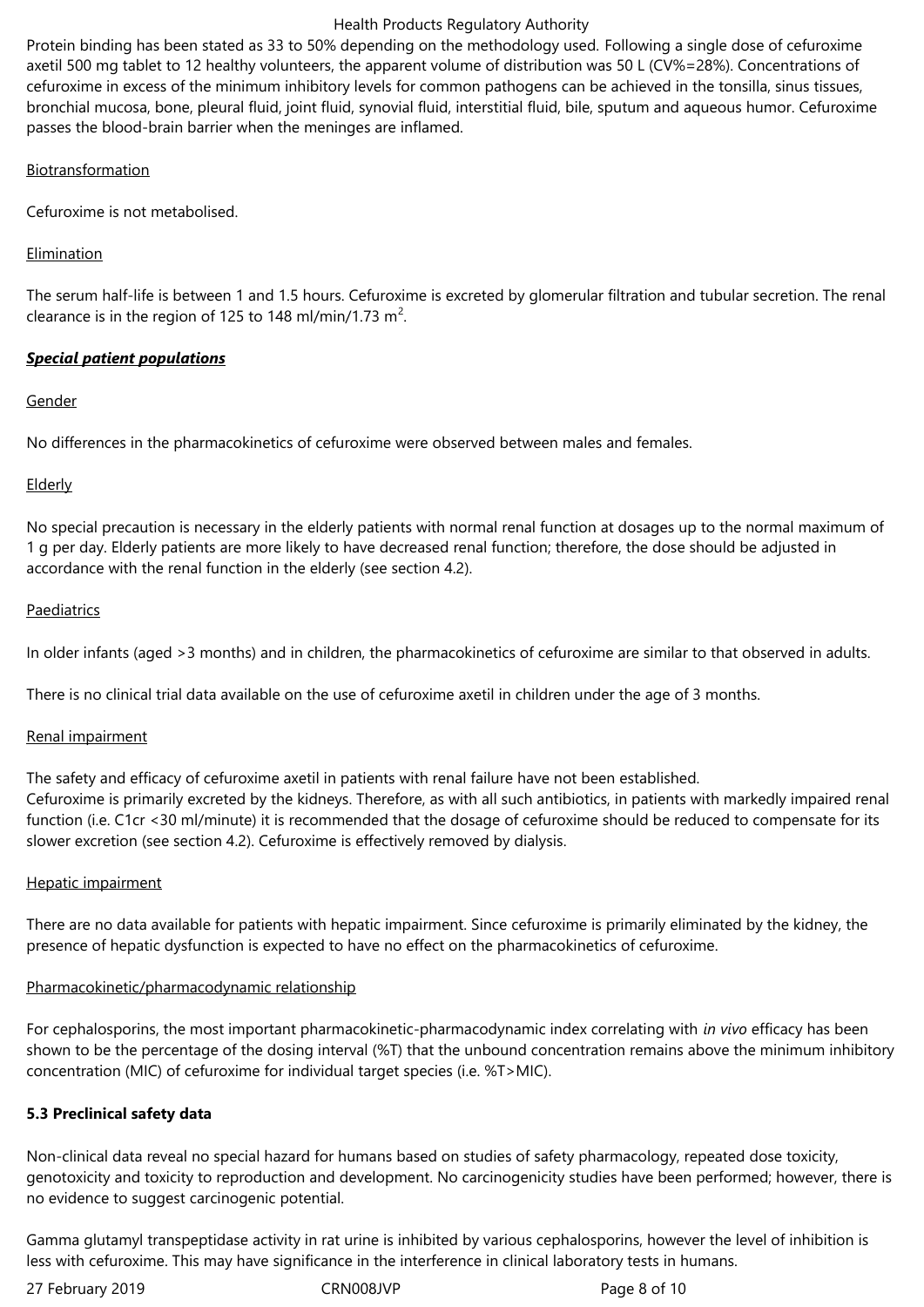#### **6 PHARMACEUTICAL PARTICULARS**

#### **6.1 List of excipients**

Microcrystalline cellulose Sodium Laurilsulfate Croscarmellose Sodium Hydrogenated vegetable oil Silica Colloidal Anhydrous Hypromellose Propylene glycol Methyl parahydroxybenzoate (E218) Propyl parahydroxybenzoate (E216) Opaspray white M-1-7120J [containing titanium dioxide (E171) and sodium benzoate (E211)]

#### **6.2 Incompatibilities**

A positive Coombs' test has been reported during treatment with cephalosporins - this phenomenon can interfere with cross-matching of blood.

#### **6.3 Shelf life**

36 months

#### **6.4 Special precautions for storage**

Do not store above 30°C.

#### **6.5 Nature and contents of container**

Aluminium foil blister pack with an aluminium lid. Pack size: 6, 10, 12, 14, 16, 20, 24 and 50

Not all pack sizes may be marketed

#### **6.6 Special precautions for disposal and other handling**

Any unused medicinal product or waste material should be disposed of in accordance with local requirements.

#### **7 MARKETING AUTHORISATION HOLDER**

GlaxoSmithKline (Ireland) Limited 12 Riverwalk Citywest Business Campus Dublin 24 Ireland

#### **8 MARKETING AUTHORISATION NUMBER**

PA1077/015/002

#### **9 DATE OF FIRST AUTHORISATION/RENEWAL OF THE AUTHORISATION**

Date of first authorisation: 4<sup>th</sup> August 1989 Date of last renewal: 17th April 2009

#### **10 DATE OF REVISION OF THE TEXT**

27 February 2019 **CRN008JVP** CRN008JVP Page 9 of 10